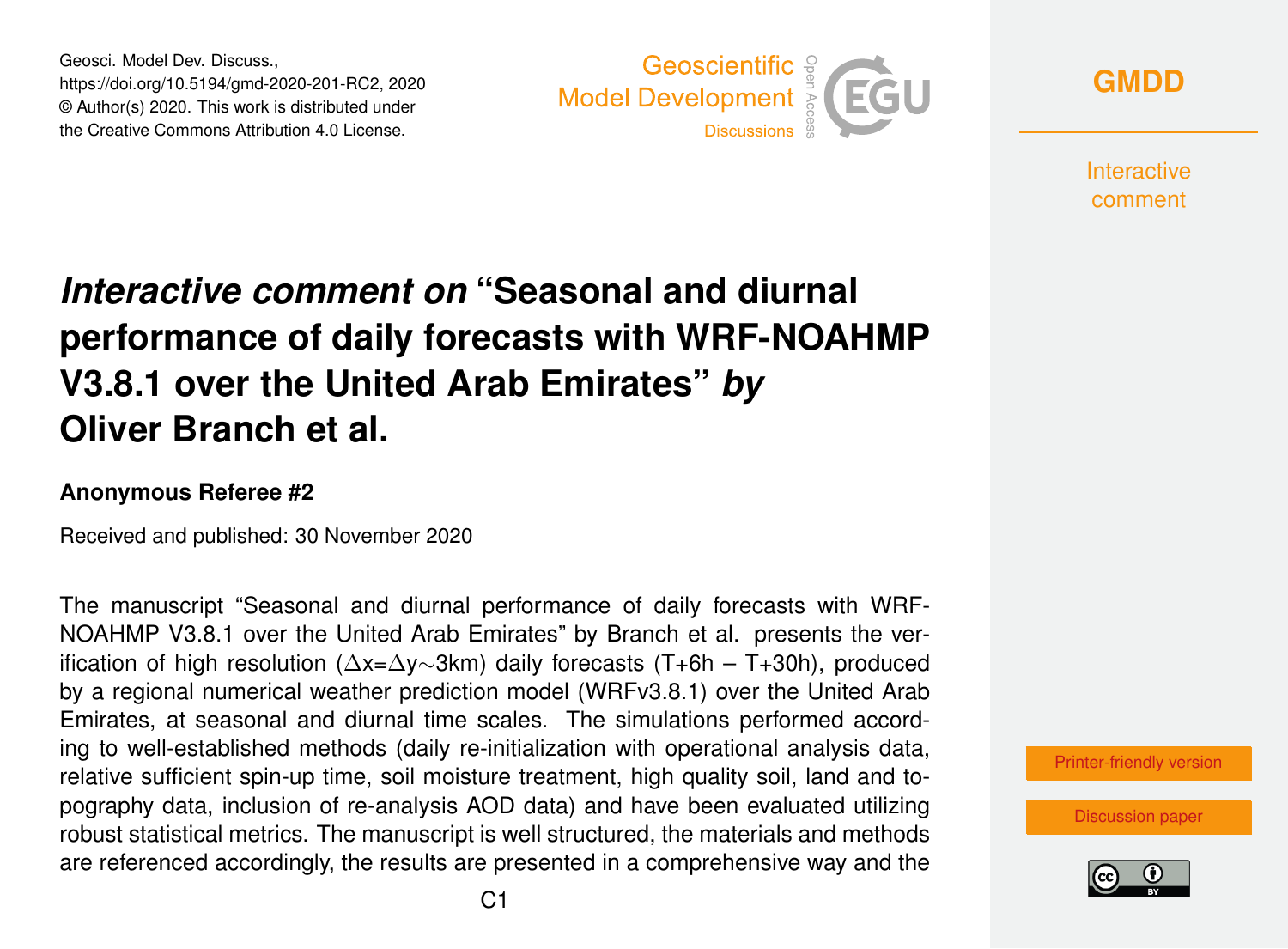summary outlines the findings of the study and elaborates possible limitations. However, some adjustments and minor revision are required prior to publication. Overall, I would recommend publication subject to the general and specific comments below.

General comments:

1. In Figure 1b, the authors present the latitude-longitude values of the four model corner grid cells. The authors should clarify whether the model domain is on regular lat-lon projection or not.

2. Although it is mentioned later in the manuscript, the authors are encouraged to add a short explanation in sub-section 2.2, why the December of 2014 was excluded from their analysis.

3. In Table 1, where the physical suite is presented, the authors should add in parentheses the corresponding namelist options for clarity.

4. Regarding the treatment of soil moisture from one initialization to the next (L183- 189), the authors should elaborate more on the employed method (e.g. which time stamp was considered as valid between two consecutive initializations). From the way it is written, the simulated soil moisture from the WRF-NOAMP replaces the corresponding field in the initial condition file at initialization time (18UTC), rather than the soil moisture from the operation analyses. If the latter is true, what about the lateral conditions?

5. In subsection 2.5.2, the authors should clarify if the closest to observation model grid point was considered for the verification, or other approach (e.g. the 4-point weighted mean) was used.

6. Figure 7 is cited before Figure 6

7. In Figures 2 and 3, the shaded contours corresponding to geopotential heights at 500hPa isobaric level, according to the legend and Figures' captions. However, their values are relative low and their range corresponds to a lower isobaric level (perhaps at

**Interactive** comment

[Printer-friendly version](https://gmd.copernicus.org/preprints/gmd-2020-201/gmd-2020-201-RC2-print.pdf)

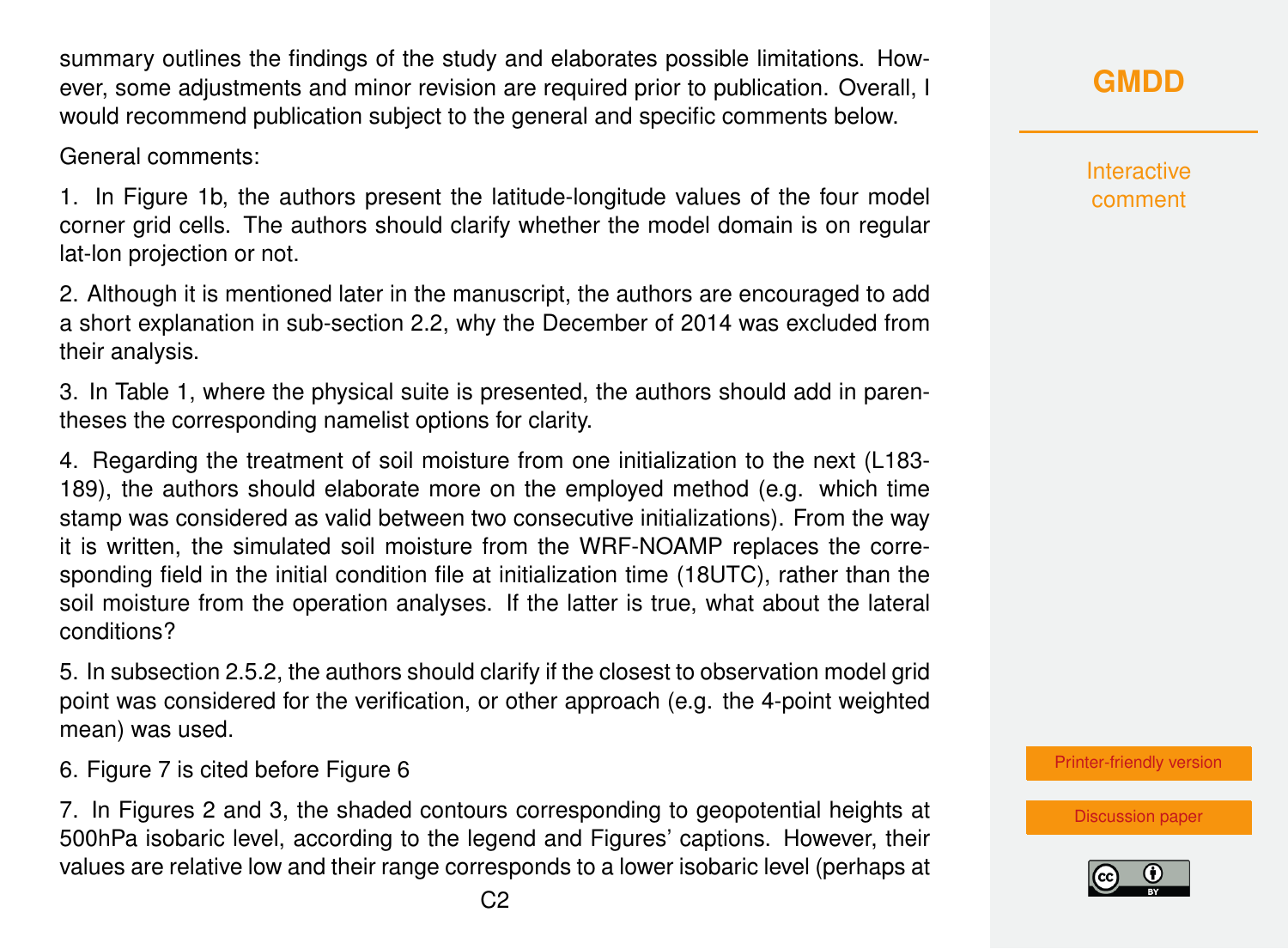700-750hPa). The authors should check for any inconsistencies between each figure legend/caption and the corresponding contours.

8. In Figure 6, the y-axes in T-2m and TD-2m panels should share a common range in their values, in order the saturation conditions to be more comparable across different seasons.

9. In Table 5, the number of UAE data points (from all 48 stations; 3rd column) are equal to the data points on each sub-region. How is this possible, since a subset of the available stations are utilized in each region? The authors should clarify the latter.

10. The authors should elaborate if the biases in UV-10m speed are introduced also due to differences in height between observed and simulated values. In other words, how certain are the authors that the observed wind speed values are at 10 m above ground level?

11. In order to point further the tremendous effort on performing the simulations, the authors should consider to add some information about the wall-clock time of each re-initialization, the number of cores and some hardware specifications.

12. As a general comment, the authors should also considered the uncertainty of the observations themselves (Prein and Gobiet. 2017).

Specific comments:

L40: Citation Coppola et al., 2018 should now Coppola et al., 2020. Please revise.

L47-48: Please rephrase.

L80: Add "and" after "(2.4).

L179-180: Please rephrase.

- L311: Please change "Figure 6a-6h" to Figure "5a-5h".
- L341: Please in which Figure this sentence refers.

Interactive comment

[Printer-friendly version](https://gmd.copernicus.org/preprints/gmd-2020-201/gmd-2020-201-RC2-print.pdf)